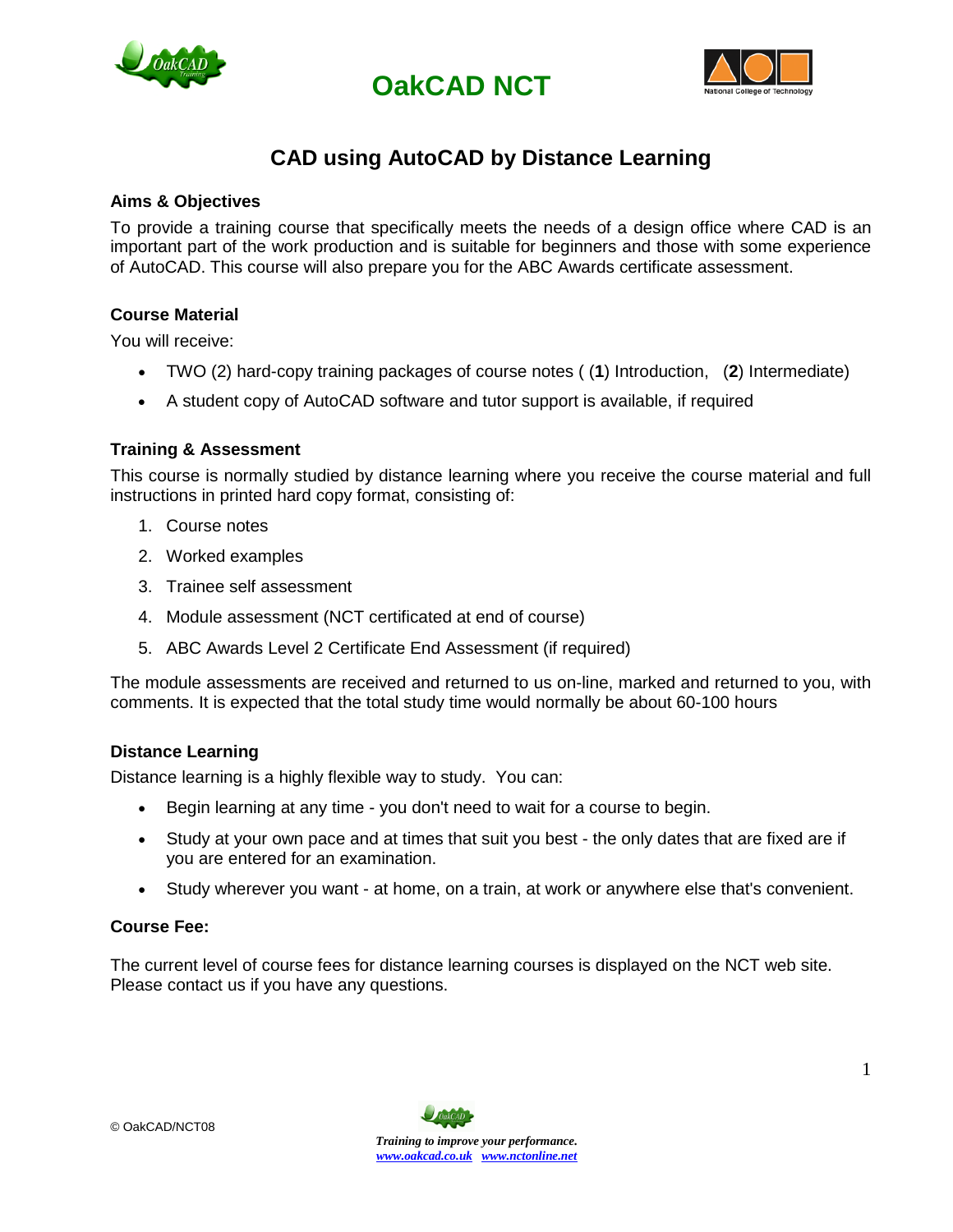





# **CAD using AutoCAD by Distance Learning**

### **Course Content**

# **Book 1**

# **Basic CAD**

- 1. Getting Started.
- 2. CAD Systems, Files, Input & Output Devices, Consumables and Internet Connections.
- 3. Microsoft Windows Environment.
- 4. Working Environment.
- 5. Basic File Operation.
- 6. The Ribbon.
- 9. Pan & Zoom.
- 10. Drawing Space.
- 11. Lines & Polylines
- 12. The Coordinate System
- 13. Layers
- 14. Model Space & Paper Space.
- 15. Plotting in AutoCAD.